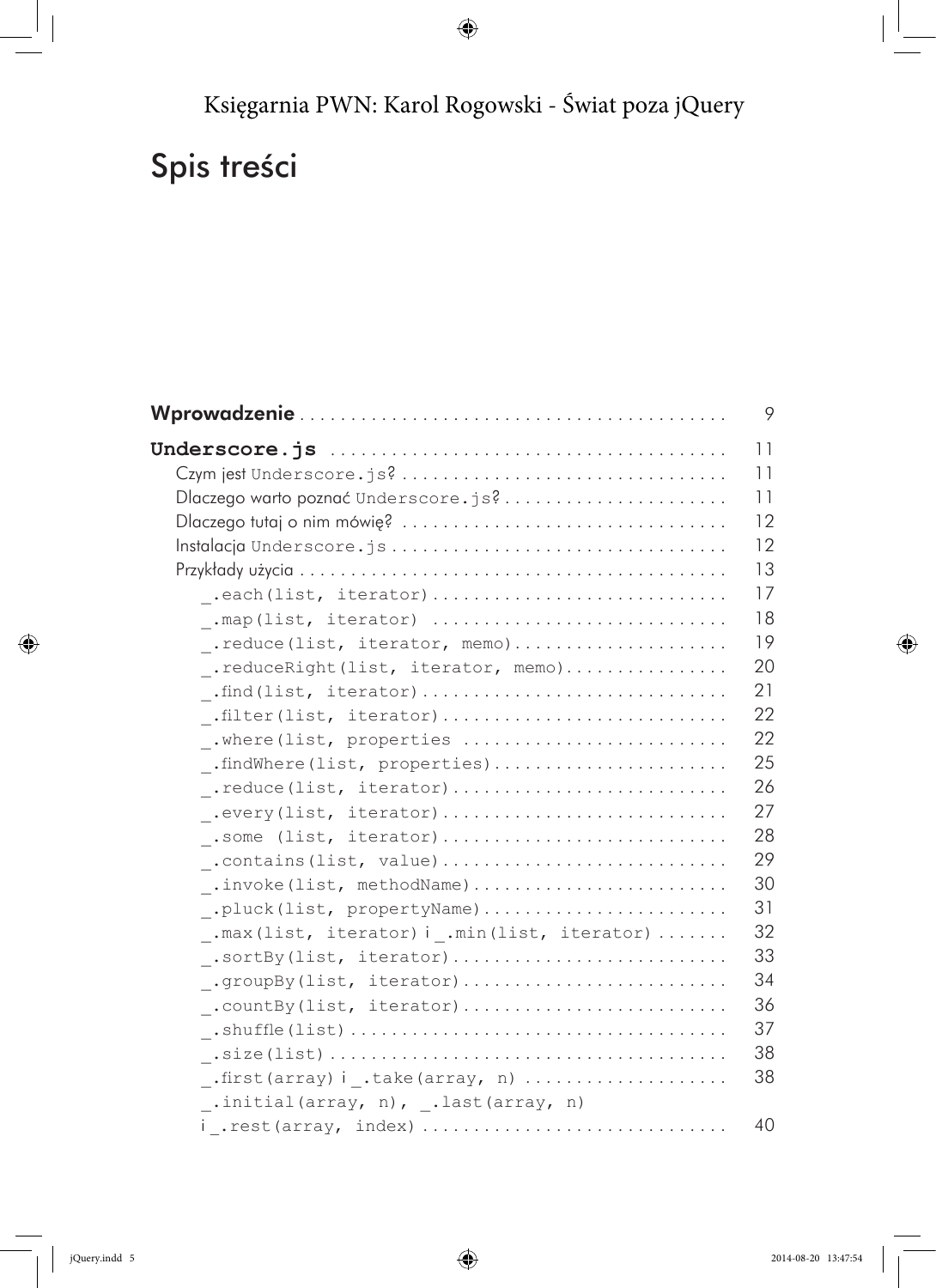|                                                                                              | 41 |
|----------------------------------------------------------------------------------------------|----|
| _.flatten(array, shallow)                                                                    | 42 |
| _.without(array, values)                                                                     | 43 |
|                                                                                              | 43 |
|                                                                                              | 44 |
|                                                                                              | 45 |
| object (list, values)                                                                        | 45 |
| _.indexOf(array, value)i_.lastIndexOf(array, value)                                          | 46 |
| _.sortedIndex(list, value)                                                                   | 46 |
| .range(start, stop, step)                                                                    | 47 |
| _.bind(function, object, arguments)                                                          | 48 |
| _.partial(function, arguments)                                                               | 49 |
| .memoize (function) $\dots\dots\dots\dots\dots\dots\dots\dots\dots\dots\dots\dots\dots\dots$ | 50 |
| _.delay(function, wait, arguments)                                                           | 51 |
| _.defer(function, arguments)                                                                 | 52 |
| _.throttle(function, wait)                                                                   | 53 |
| _.debounce(function, wait)                                                                   | 54 |
| _.once(function) i_.after(counter, function)                                                 | 55 |
| _.wrap(function, wrapper)                                                                    | 56 |
|                                                                                              | 57 |
| $\_\cdot$ .chain(object)i $\_\cdot$ (object).value()                                         | 58 |
|                                                                                              | 59 |
| _. keys(object), _. values(object), _. pairs(object)                                         |    |
| oraz .invert(object)                                                                         | 60 |
| .functions (object)                                                                          | 62 |
| _.extend(destination, sources), _.pick(object, keys),                                        |    |
| oraz .omit (object, keys)                                                                    | 62 |
|                                                                                              | 64 |
|                                                                                              | 65 |
|                                                                                              | 66 |
|                                                                                              | 67 |
|                                                                                              | 67 |
| .times (n, iterator) i .random (min, max)                                                    | 67 |
|                                                                                              | 68 |
|                                                                                              | 69 |
| _.escape(text)i_.unescape(text)                                                              | 69 |
| _.result(object, property)                                                                   | 70 |
|                                                                                              | 71 |
|                                                                                              | 71 |
|                                                                                              |    |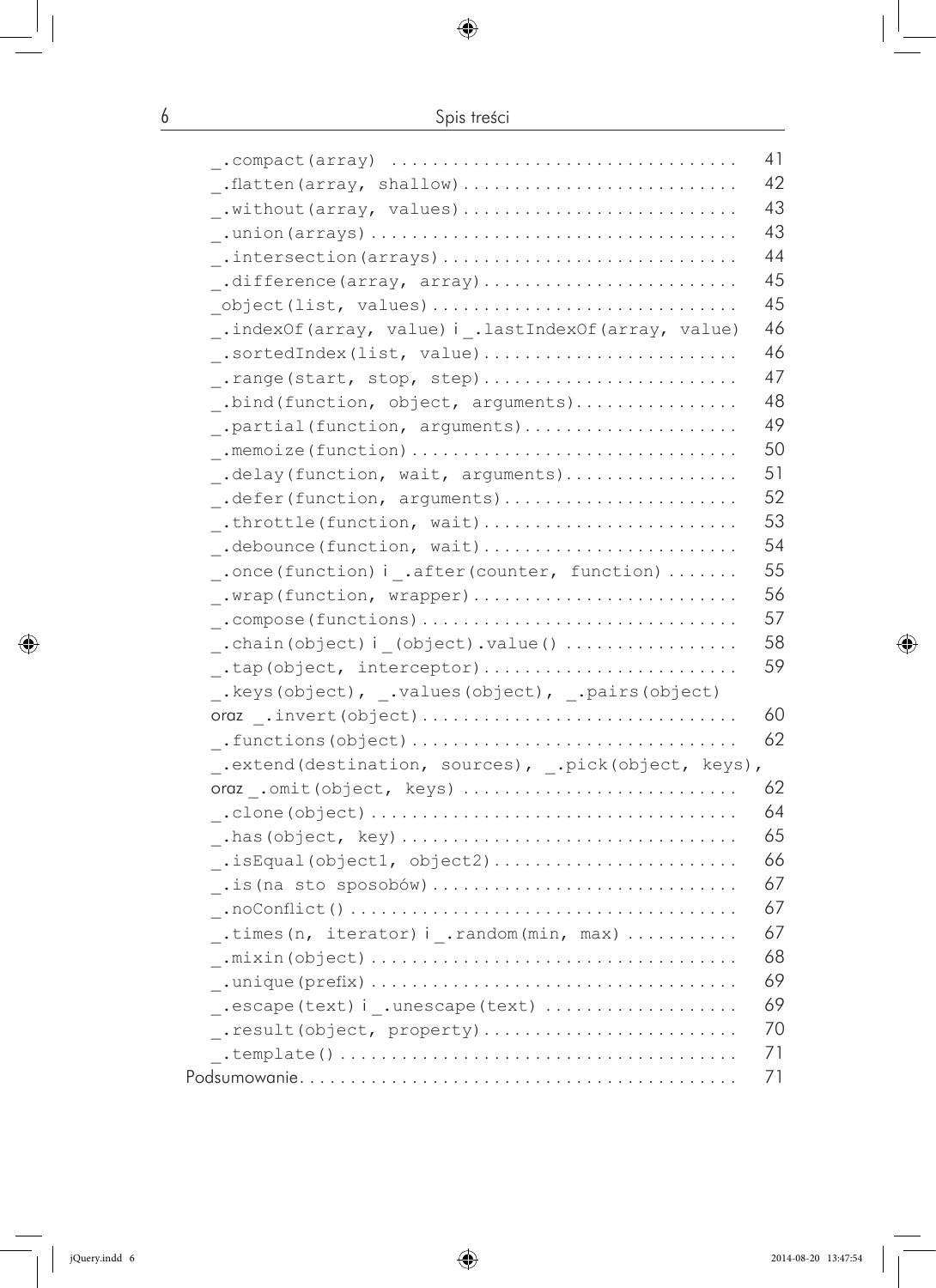|                                                           | 73  |
|-----------------------------------------------------------|-----|
| Na początek o edytorze tekstowym słów kilka. Sublime Text | 73  |
|                                                           | 75  |
|                                                           | 76  |
| Dlaczego warto poznać Backbone.js?                        | 76  |
|                                                           | 77  |
|                                                           | 77  |
|                                                           | 77  |
|                                                           | 82  |
|                                                           | 86  |
|                                                           | 88  |
| Widoki - podstawy praktyczne                              | 89  |
|                                                           | 93  |
| Routes - praktyczny przykład działania                    | 94  |
|                                                           | 102 |
|                                                           | 107 |
|                                                           | 107 |
|                                                           | 112 |
|                                                           | 115 |
|                                                           | 117 |
|                                                           | 117 |
| Dlaczego warło używać AngularJS?                          | 118 |
|                                                           | 119 |
|                                                           | 119 |
|                                                           | 125 |
|                                                           | 127 |
|                                                           | 128 |
|                                                           | 138 |
|                                                           | 141 |
|                                                           | 142 |
|                                                           | 145 |
|                                                           | 146 |
|                                                           | 147 |
|                                                           | 148 |
|                                                           | 152 |
|                                                           | 154 |
|                                                           | 156 |
|                                                           | 160 |
|                                                           | 162 |
|                                                           | 164 |
|                                                           |     |